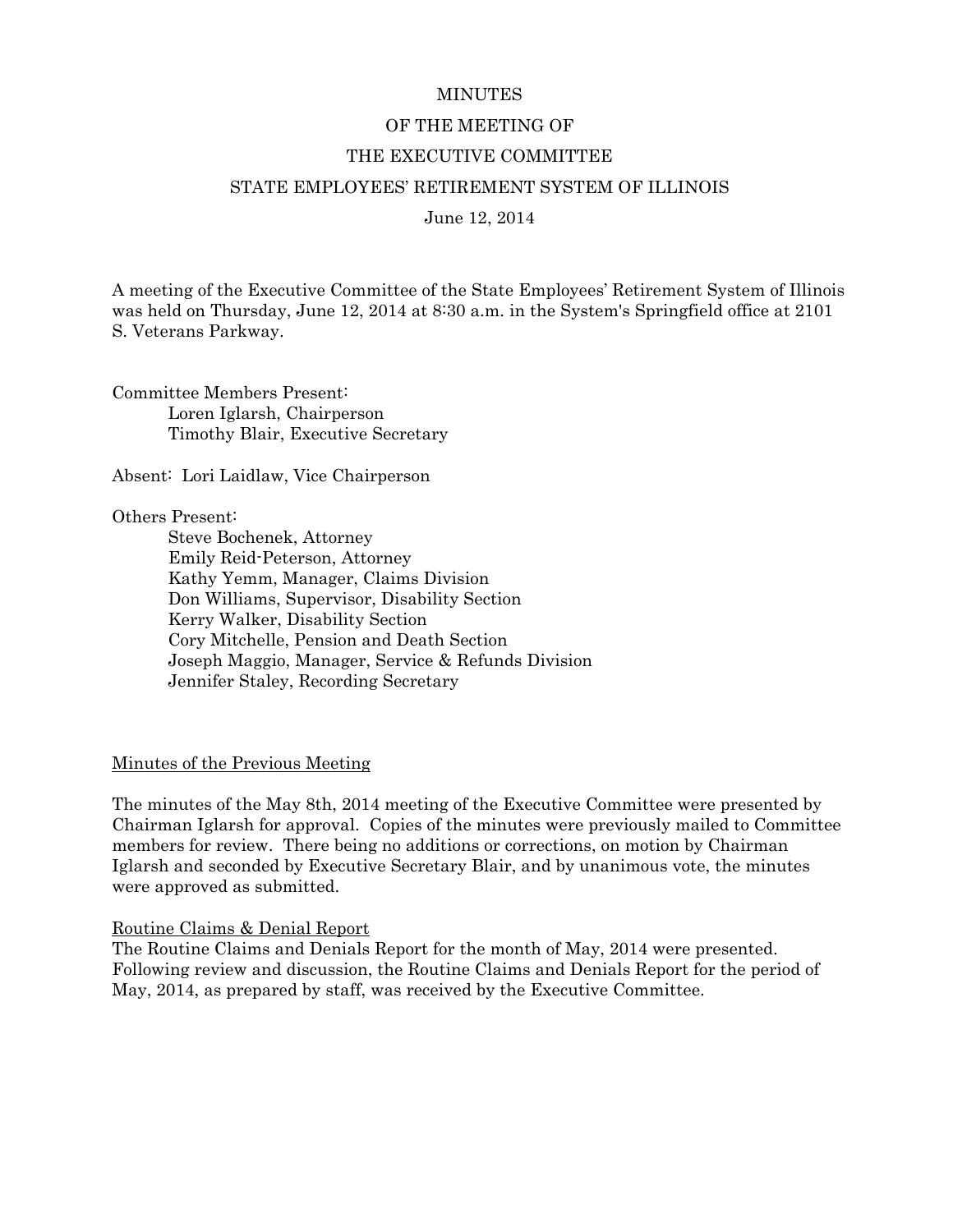# Old Business

# Alice Short – Occupational Disability

Alice Short works for a state agency and was granted a medical leave of absence. Ms. Short's claim for disability benefits was denied based on a review of medical documentation.

Alice Short had a personal hearing at the February 6, 2014 meeting, represented by her attorney Steven W. Berg, to appeal the denial of occupational disability benefits.

Based on her job duty descriptions, our medical consultant did not find Ms. Short to be disabled from performing the duties of her job. Ms. Short claims the Job Duty Statement was not completed accurately.

At the February 6, 2014 meeting, Ms. Short's appeal was deferred and it was decided that SERS would request a new job duty statement from Ms. Short's supervisor and set up another evaluation with the System's medical consultant using the new job duty statement.

SERS received an updated job duty statement and it was sent to our medical consultant for review. Ms. Short's agency indicated that help is available to her for heavy and above the shoulder lifting. Our medical consultant reviewed the updated job description and the agency's willingness to provide assistance when needed and opined she could return to work. It was agreed that Attorney Berg will be given an opportunity to depose our medical consultant. That deposition was completed and referred to the Committee.

The Committee agreed that this matter should be put on the July agenda and Mr. Berg advised that he can appear and present his client's position for consideration.

# David Harris – Pension

David Harris worked at the Department of Financial and Professional Regulations before he retired. The System previously denied Mr. Harris' request to be allowed to retire under the alternative formula. Mr. Harris appealed to the circuit court and this matter was remanded to the System for additional consideration.

Mr. Rhine, Mr. Harris' attorney, is requesting a pre-hearing conference for Mr. Harris. Our attorney, Steve Bochenek, advised Mr. Rhine that such a conference could be set up either at our Springfield office or via video conference with Chicago. Mr. Rhine was advised to contact Mr. Bochenek with suggested dates.

The Committee agreed that there is no further action to take until the pre-hearing conference requested by attorney Rhine is scheduled.

This matter was deferred by the Committee.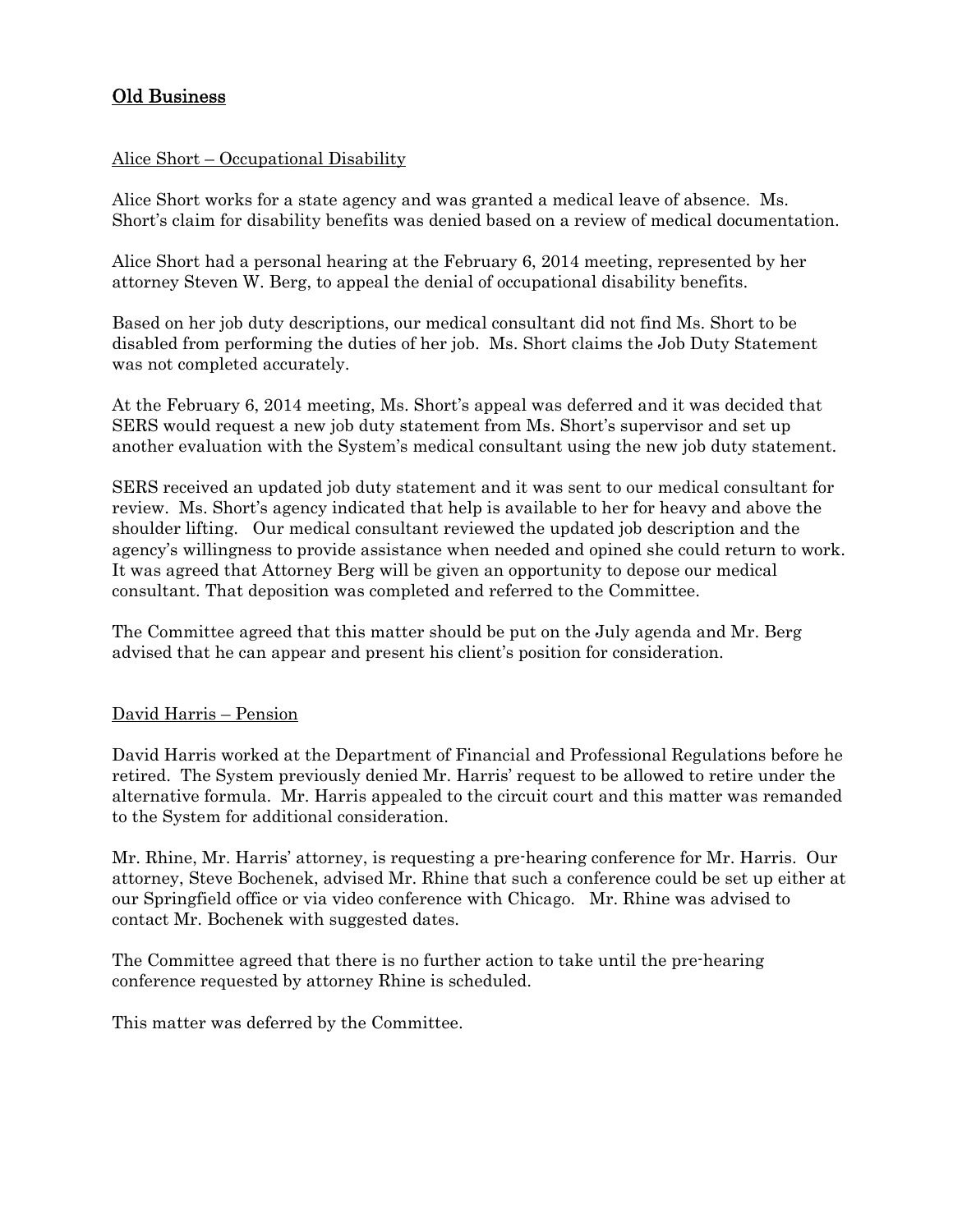# John Hartnett – Level Income – RTW

John Hartnett originally retired May 1, 2003 electing the Level Income Option and subsequently returned to work September 4, 2012. Upon his return, SERS refunded his ERI contributions and adjusted his service credit. Mr. Hartnett is currently working and is contemplating retiring again.

The Pension Section is seeking advice as to whether his "second" retirement would be calculated using the level income option since his "first" retirement was based on Mr. Hartnett selecting a level income option. Attorney Bochenek advised the Committee that the Pension Code was silent on this question but that there were difficulties in continuing with the initial election.

At the May Executive Committee meeting, Steve Bochenek, SERS' attorney, recommended working up figures on different scenarios to propose to Mr. Hartnett. Tim will send these scenarios to Attorney Bochenek for review and consideration of whether any new policies should be adopted by the Executive Committee regarding this issue.

The Committee deferred the case until further information is received.

# Aubra Hall – Adult Disabled Child

Aubra Hall requested a personal hearing in a letter received by this office on April 17, 2014, regarding the decision that he does not have a disabling impairment. Mr. Hall signed a Waiver of Procedures form.

Joyce Appling retired from the State of Illinois effective January 1, 2006. Upon her death on October 12, 2012, we were contacted by her son, Aubra Hall, indicating he wanted to apply for disabled adult child benefits on his mother's account.

Mr. Hall is receiving disabled child benefits from the Social Security Administration on his mother's account. When Joyce Appling originally returned her pension application she did not list any disabled adult children. Later, she listed Aubra Hall as a disabled adult child.

Aubra Hall submitted medical information in order to qualify for benefits. Mr. Hall's file was reviewed by a SERS medical consultant, who stated the medical evidence in file does not establish the presence of a disabling impairment.

Mr. Hall has follow-up appointments with his physicians on May 29th. SERS will fax medical release forms to the doctors and to Mr. Hall to take to his appointments. Also, Mr. Hall will look for school records and any tax information he can find that may help support his case.

The Committee has deferred this case until any new information is received for review.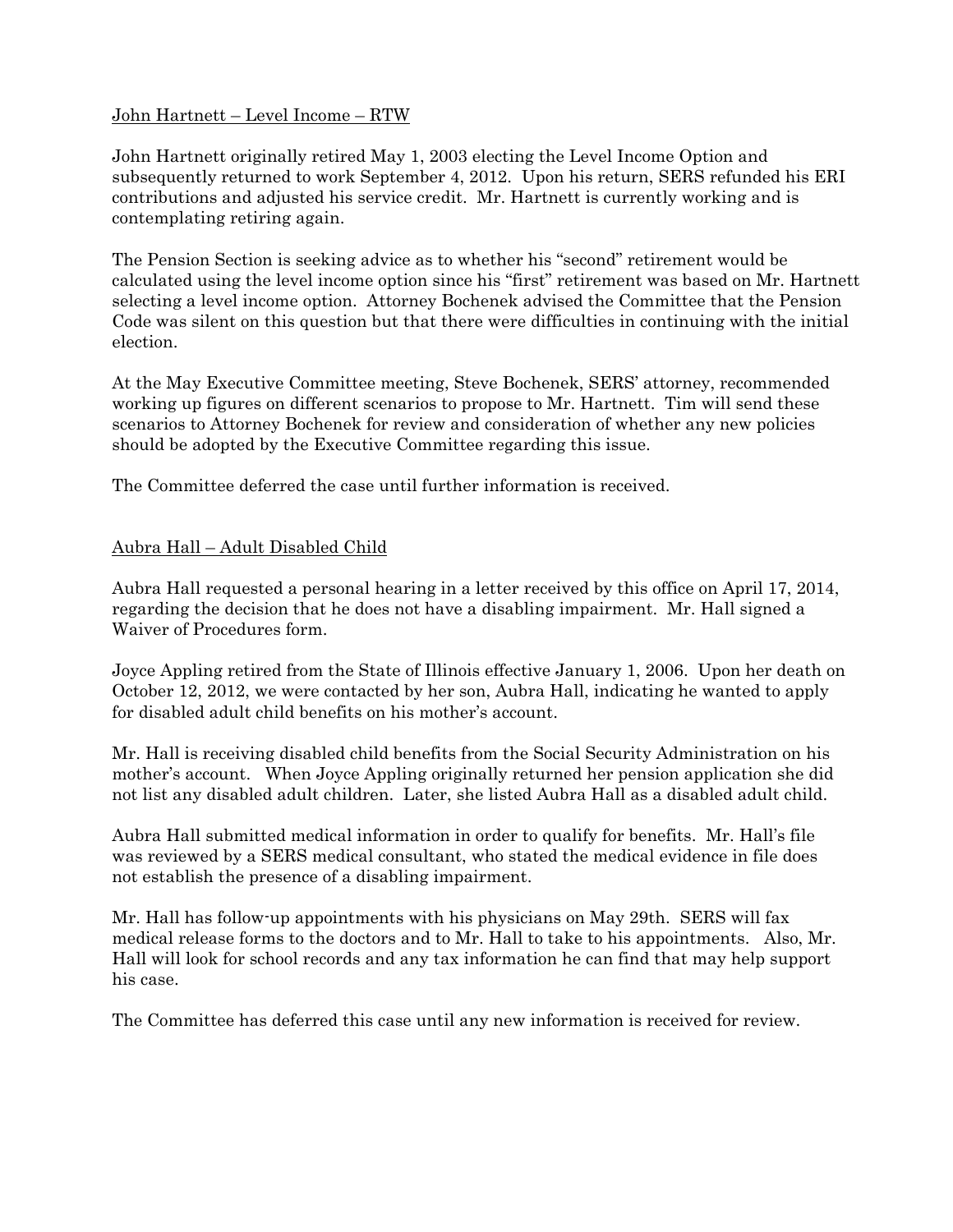# Patricia Kimmel – Pension – Approval to Waive Overpayment

Patricia Kimmel is currently receiving a retirement annuity from SERS. Ms. Kimmel received wage credit for furlough days. When we adjusted her account, all the wages were included in the FAC, even though some of them should not have been. The error was made April 2011 and was found in December 2013. The staff is seeking direction from the Committee.

At the May Executive Committee meeting, the Committee suggested deferring this matter pending the possible passage of legislation dealing with the correction of errors. SB3309 passed, but has not been signed, that allows the collection of an overpayment three years forward from the mistake; cannot recoup if past 3 years. The case is deferred for now.

# Rhonda Swinney – Vouchering

Ms. Swinney incurred an overpayment of her nonoccupational disability in the amount of \$30,366.00 due to the approval of retroactive social security disability benefits. SERS began applying her gross disability benefit effective with her check issued in July, 2012. At the time her benefit ceased in January, 2014, there remained a balance of \$24,091.25.

Ms. Swinney is now requesting a voluntary repayment arrangement at the rate of \$200.00 per month, which would take approximately 10 years to satisfy the overpayment.

SERS has drafted a Repayment Contract which allows for collection of the overpayment balance in the event Ms. Swinney would receive any future benefit payment, leave state service and take a refund, or her survivor(s) would receive a benefit upon Ms. Swinney's death.

Since a \$200.00 per month repayment amount would take over five years to repay, the Vouchering Section is seeking the opinion of the Committee regarding the proposed repayment plan.

At the May Executive Committee, it was suggested by the Committee to find out if she had any other source of income to possibly modify the agreement. Information Ms. Swinney sent in showed that her only source of income is social security. She will be eligible for a pension at a later date. Following a review of the file and some discussion, Chairman Iglarsh moved approval of the repayment rate by Rhonda Swinney of \$200.00 per month. Executive Secretary Blair seconded the motion.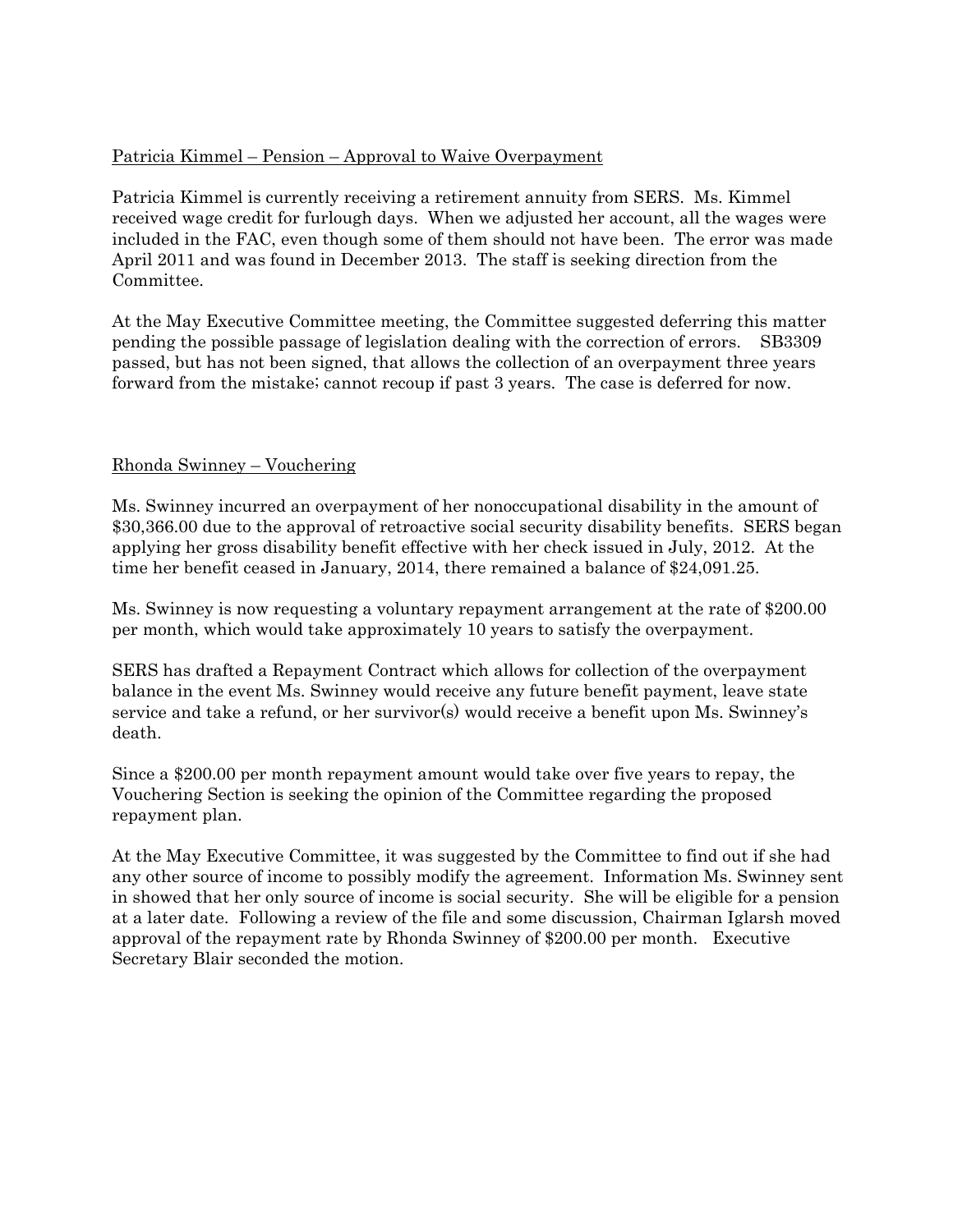# New Business

### Stefanos Vasilakis – Temporary Disability Benefit

Mr. Vasilakis is requesting a written appeal with the Executive Committee. He was receiving Temporary Disability from SERS. Mr. Vasilakis' disability was reviewed by a medical doctor at SERS' request and his benefits were terminated October 31, 2013.

Mr. Vasilakis' Temporary Disability benefit is a zero sum due to the amount he receives from Social Security. He is asking we continue his service credit to his pension.

After a review of the file and some discussion, a motion was made by Chairman Iglarsh to suspend benefits effective March 31, 2014, and to defer further action to allow the member to submit additional medical information and the System's consultant to review all medical documentation. Executive Secretary Blair seconded the motion.

### Vijai Darsipudi – Nonoccupational 90 Day Waiver

Vijai Darisipudi works as a Corrections Medical Technician for Stateville Correctional Center. He last worked on September 7, 2013. He began a medical leave of absence on October 2, 2013 due to left patella tendinitis. He returned to work on February 3, 2014.

He has requested a written appeal to the Executive Committee so that the 90 day filing limitation can be waived.

After review of the case and some discussion, Chairman Iglarsh moved to approve Mr. Darispudi's waiver of the 90 day filing limitation. Executive Secretary Blair seconded the motion.

### David Daughtrey – Pension – Waive Death Benefit

David Daughtrey, a state retiree, passed away on January 28, 2014. A Qualified Illinois Domestic Relations Order (QILDRO) is on file to pay the alternate payee, Janet Richards, a portion of the \$500.00 death benefit.

Janet is requesting the Executive Committee approve her waiver to the death benefit and to instead pay the two surviving children.

Four beneficiaries are listed equally on the member's beneficiary form; his ex wife, and three children. Jarad Daughtrey, one of the children, passed away one day after the member. Our policy is to pay the beneficiary's estate if the beneficiary outlives the member; however, Jarad caused the death of our member and it is also our policy to not pay beneficiaries who killed the member.

The Pension Section is asking for direction from the Executive Committee in disbursement of benefits.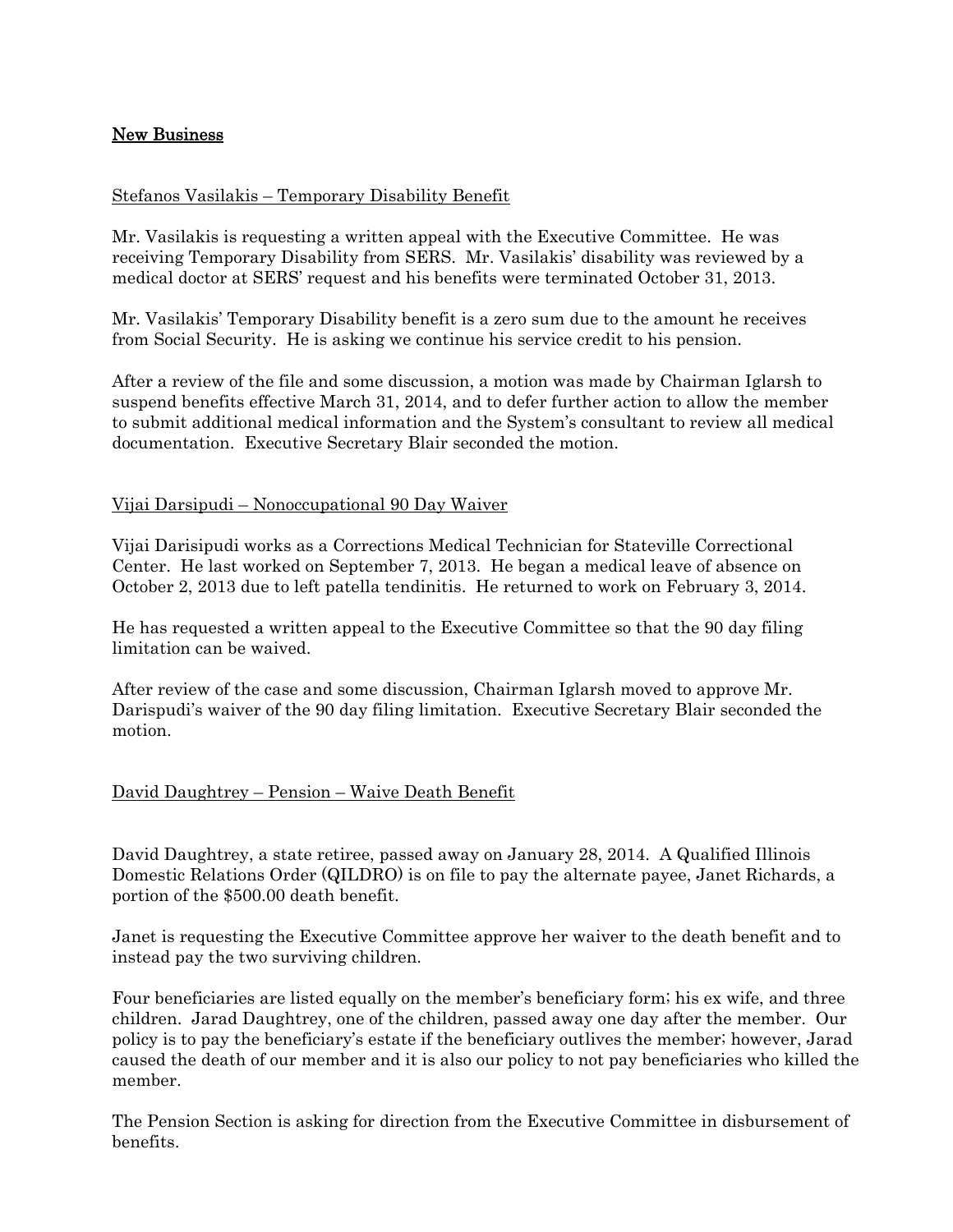Based on the amount, Chairman Iglarsh moved to allow the waiver of payment to the alternate payee and the death benefit will be divided between the two surviving children. Executive Secretary Blair seconded the motion.

### Rosalind Fuller – Pension – Opinion If Beneficiaries Can Be Paid

Rosalind Fuller, a state retiree, passed away on October 25, 2010. At the time of her death, she had an 18 year old son, Paul Fuller. Paul signed a waiver of survivor benefits so his older brothers, Bruce and Carlton, who were the beneficiaries, could receive a lump sum death benefit after retirement. This waiver was approved at the February, 2012 Executive Committee meeting.

Shortly after the approval of the waiver, Paul telephoned our office wanting to rescind the waiver, indicating he was pressured into signing it.

The two beneficiaries have been calling our office wanting to know if they can receive the lump sum death benefit now that Paul turned 22 in March, 2014.

Paul Fuller has not been in contact with SERS regarding his student status. A certified letter was sent to his last known address and it was returned by the Post Office marked "vacant".

The Pension Section would like the Executive Committee's opinion on how to proceed with this claim.

After review of the case and some discussion, Chairman Iglarsh made a motion to pay the lump sum death benefit to the two brothers. Executive Secretary Blair seconded the motion.

### Patricia Borowski – Pension – Level Income

Patricia Borowski has applied for a retirement benefit effective May 1, 2014. She has chosen the level income option for age 66 years and 0 months.

Our policy is that a member cannot choose the level income option if their pension will be reduced to less than \$10.00 when they reach the age they chose for level income.

Under the current law with the 3% compounded increases, Ms. Borowski's pension would be reduced to a monthly gross of \$112.85 at age 66. Under the new legislation with the reduced cost of living increase, Ms. Borowski's pension would be reduced to a monthly gross of \$2.93 at age 66.

The situation was explained to Ms. Borowski and she still wishes to retire under the level income option. The Pension Section is asking for direction on this case regarding allowing Ms. Borowski to receive the level income option.

It was discussed that due to the "stay" on the new legislation, under current law Ms. Borowski should be allowed to elect the level income option. The motion to allow the payment under level income was made by Chairman Iglarsh, seconded by Executive Secretary Blair.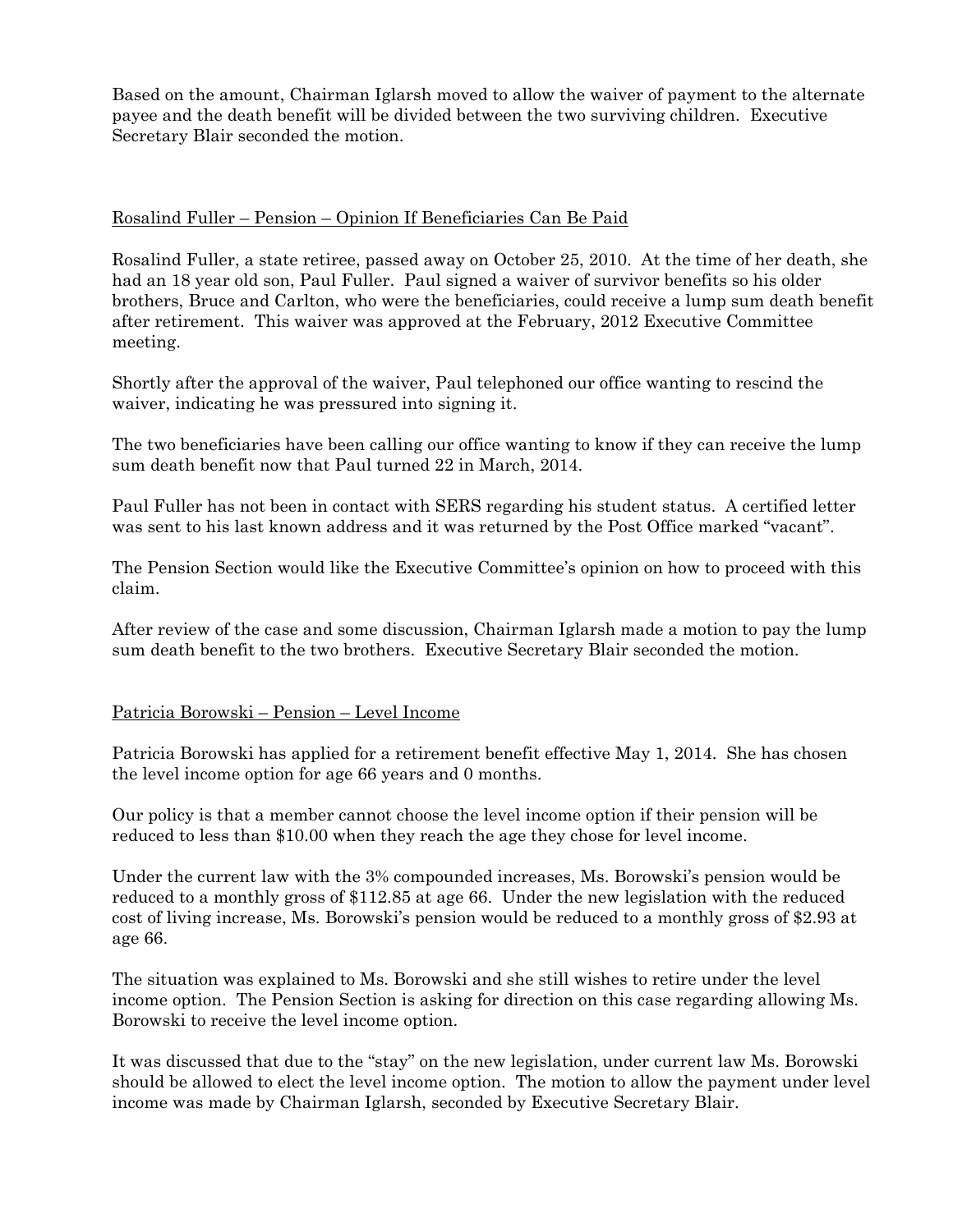### Alice Shelton – Waiver of Overpayment

Alice Shelton has been receiving a Survivors' Annuity from SERS since April 1, 2001. At the time of her initial award from SERS, Ms. Shelton received a higher initial monthly payment due to the fact that she had two minor children under her care. In 2004, when one of the minor children attained the age of 18, incorrect amounts were used to calculate the future benefits payable to both Alice and the child. This miscalculation created an overpayment for Alice Shelton covering the time period of August 1, 2004 through October 31, 2007 and totaling \$3845.17.

Effective February, 2008, Ms. Shelton entered into a repayment plan allowing SERS to deduct \$50.00 per month from her benefit payment in order to satisfy the overpayment.

In July, 2008, Ms. Shelton contacted SERS and requested a reduced repayment plan due to the fact that the income that she was receiving from Social Security was being reduced. Effective September 2008, SERS agreed to a reduced monthly deduction in the amount of \$25.00.

In January, 2012, Ms. Shelton again contacted SERS stating that she was having financial hardship and inquired if her overpayment deductions could be suspended for a year or two. SERS advised her in a letter that we were unable to do so and her monthly deduction of \$25.00 has remained in place through the current date.

Ms. Shelton is now requesting that the \$1770.17 balance of her overpayment be waived due to the fact that the overpayment was through no fault of her own, combined with the fact that she is now suffering financial hardship as a result of her disability and her medical needs, both of which have forced her to file for bankruptcy (copy included).

Ms. Shelton's current gross monthly benefit amount is \$556.87. The only deduction from her check is \$25.00, which is being applied to the overpayment, leaving a net benefit payment from SERS of \$531.87.

If granted a waiver, the overpayment will be adjusted to equal the amount paid. However, if an amended repayment plan is required, a monthly payment of \$10.00 is suggested and a repayment contract would be mailed. This monthly payment amount will satisfy the balance in a total of 177 months, or 14.75 years.

After a review of the case and some discussion, Executive Secretary Blair made a motion to deny the request of Ms. Shelton to forgive the balance of the overpayment or to reduce her \$25.00 per month overpayment deduction. This motion was seconded by Chairman Iglarsh.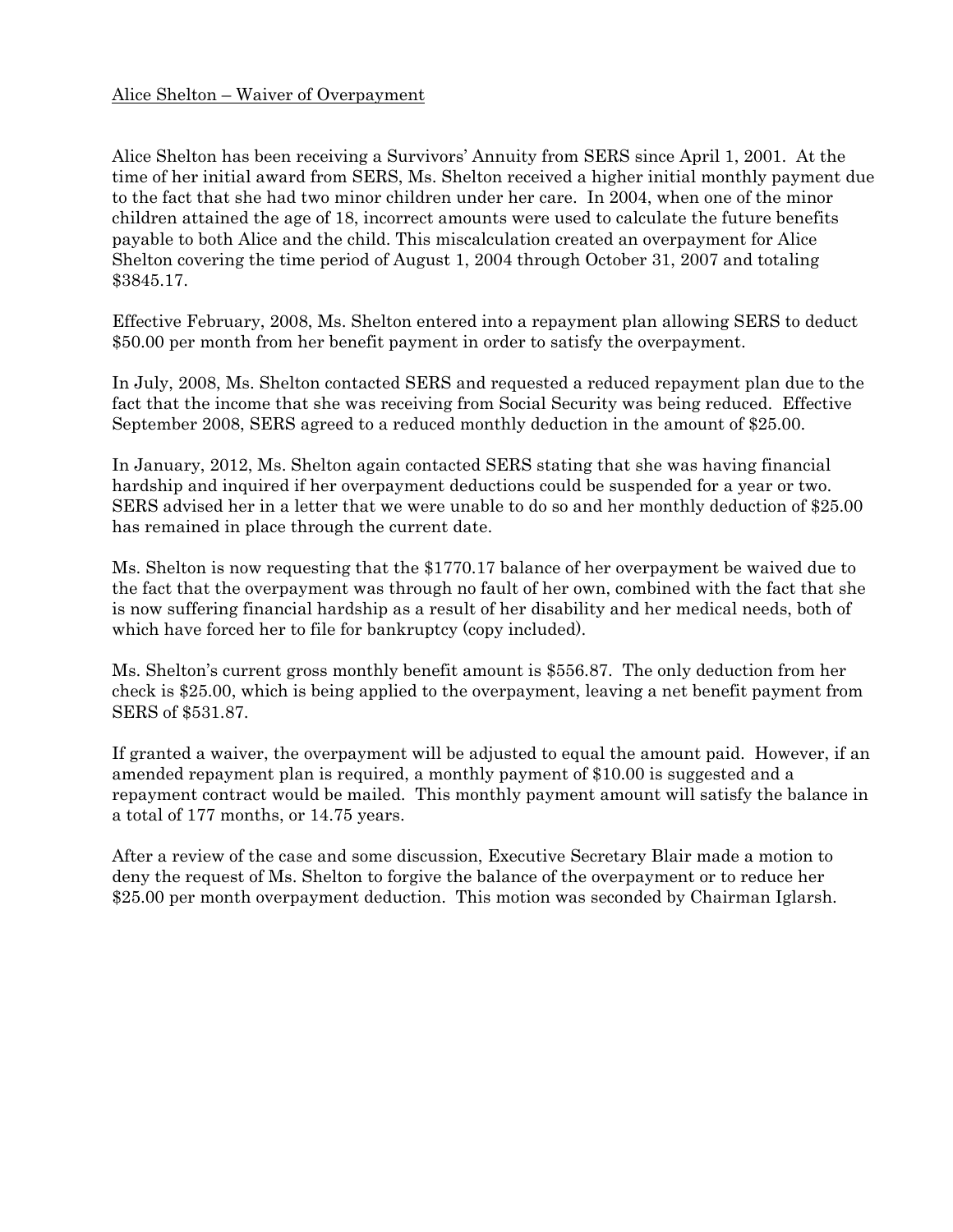# Patricia Hunter – SSA Overpayment

Patricia Hunter originally was eligible for SSA in August 2007, creating an overpayment of her nonoccupational disability, which she paid back to SERS.

When she went on her second disability in May of 2011, SSA benefits were not offset from her nonoccupational disability benefits creating another overpayment. SERS began deducting \$1,682.00 from her monthly checks to satisfy the overpayment.

Ms. Hunter is appealing the overpayment and offset from her disability payments SERS is taking due to her receiving SSA benefits.

After a review of the case and some discussion, Executive Secretary Blair made a motion to deny Patricia Hunter's appeal of the offset to satisfy the overpayment and negotiate a \$500 a month payment plan. Chairman Iglarsh seconded the motion.

# Gerald F. Downes – Reinstatement of Write-off

This account became eligible for a write-off in June, 1997. Contributions in the amount of \$97.86 and 4.00 months of service credit were written off June 30, 1997. Mr. Downes has requested a refund. The Service and Refunds Division is requesting his account be reinstated so that a refund may be paid.

After review of the file and some discussion, Chairman Iglarsh moved approval of the appeal of Gerald Downes for reinstatement of account. The motioned was seconded by Executive Secretary Blair.

# Deana Painter – Service LOA

Deana Painter is attempting to establish creditable service for a leave of absence. The law requires that a leave of absence occur after January 1, 1982, and before less than one year. Based upon the position of her employing agency there is no period of leave for less than one (1) year. Litigation is pending that could impact the length of Ms. Painter's leave.

After discussing the case, it was determined there was nothing at this time to appeal. The issue is between her and her agency. At this point, Ms. Painter needs to pursue her court action.

# 20% Rule for Future Medical In Regards to Offsets

Staff sought guidance from the Executive Committee regarding an alleged policy of the System allowing a member to reduce a workers' compensation for future medical expenses equal to 20 percent of the award.

Don Williams, the Disability Supervisor, would like a policy in writing. SERS' attorney, Steve Bochenek, suggested checking to see what policies are in other systems. The committee deferred this until they can get some more information regarding this.